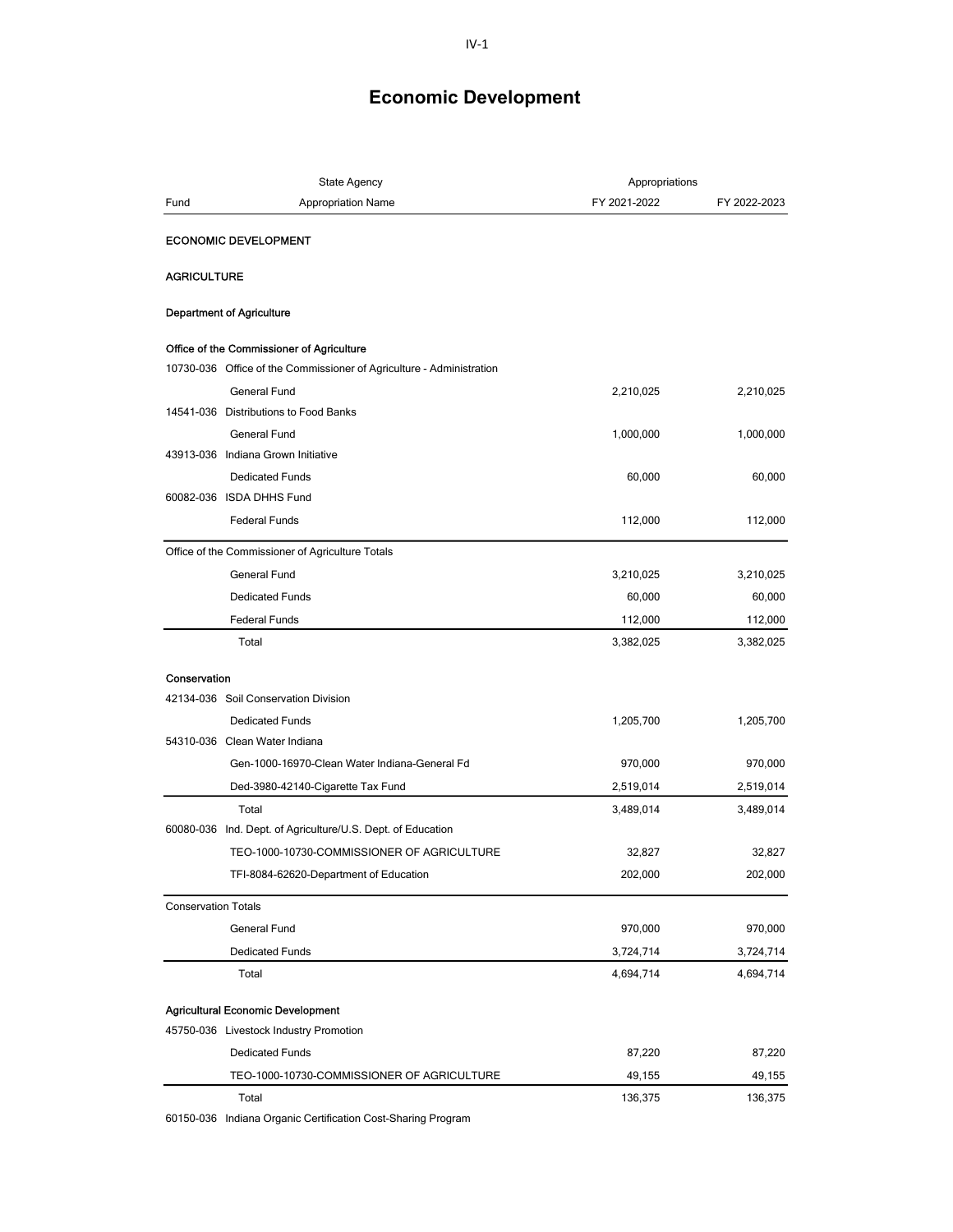| State Agency              |                                                 | Appropriations |              |
|---------------------------|-------------------------------------------------|----------------|--------------|
| Fund                      | <b>Appropriation Name</b>                       | FY 2021-2022   | FY 2022-2023 |
|                           | <b>Federal Funds</b>                            | 500,000        | 500,000      |
|                           | Agricultural Economic Development Totals        |                |              |
|                           | <b>Dedicated Funds</b>                          | 87,220         | 87,220       |
|                           | <b>Federal Funds</b>                            | 500,000        | 500,000      |
|                           | Total                                           | 587,220        | 587,220      |
| <b>Regulatory Affairs</b> |                                                 |                |              |
|                           | 53810-036 Grain Buyers and Warehouse Licensing  |                |              |
|                           | <b>Dedicated Funds</b>                          | 598,090        | 598,090      |
|                           | Department of Agriculture Totals                |                |              |
|                           | General Fund                                    | 4,180,025      | 4,180,025    |
|                           | <b>Dedicated Funds</b>                          | 4,470,024      | 4,470,024    |
|                           | <b>Federal Funds</b>                            | 612,000        | 612,000      |
|                           | Total                                           | 9,262,049      | 9,262,049    |
|                           | AGRICULTURE TOTALS                              |                |              |
|                           | General Fund                                    | 4,180,025      | 4,180,025    |
|                           | <b>Dedicated Funds</b>                          | 4,470,024      | 4,470,024    |
|                           | <b>Federal Funds</b>                            | 612,000        | 612,000      |
|                           | Total                                           | 9,262,049      | 9,262,049    |
| COMMERCE                  |                                                 |                |              |
|                           | <b>Lieutenant Governor</b>                      |                |              |
|                           | 13066-038 Office of Community and Rural Affairs |                |              |
|                           | General Fund                                    | 1,355,746      | 1,355,746    |
|                           | 13153-038 Food Empowerment Pilot Project        |                |              |
|                           | <b>General Fund</b>                             | 600,000        | 0            |
|                           | 15149-038 Historic Preservation Grants          |                |              |
|                           | General Fund                                    | 778,561        | 778,561      |
|                           | 17049-038 Indiana Grown                         |                |              |
|                           | General Fund                                    | 206,230        | 206,230      |
|                           | 17056-038 Rural Economic Development Fund       |                |              |
|                           | General Fund                                    | 496,712        | 496,712      |
|                           | 44770-038 Energy Conference Account             |                |              |
|                           | <b>Dedicated Funds</b>                          | 5,000          | 5,000        |
|                           | 60230-038 Community Development Block Grant     |                |              |
|                           | <b>Federal Funds</b>                            | 31,772,377     | 31,772,377   |
|                           | <b>Rural Development</b>                        |                |              |
|                           | 30456-038 Rural Economic Development Fund       |                |              |
|                           | TFI-1000-17056-Rural Economic Development Fund  | 496,712        | 496,712      |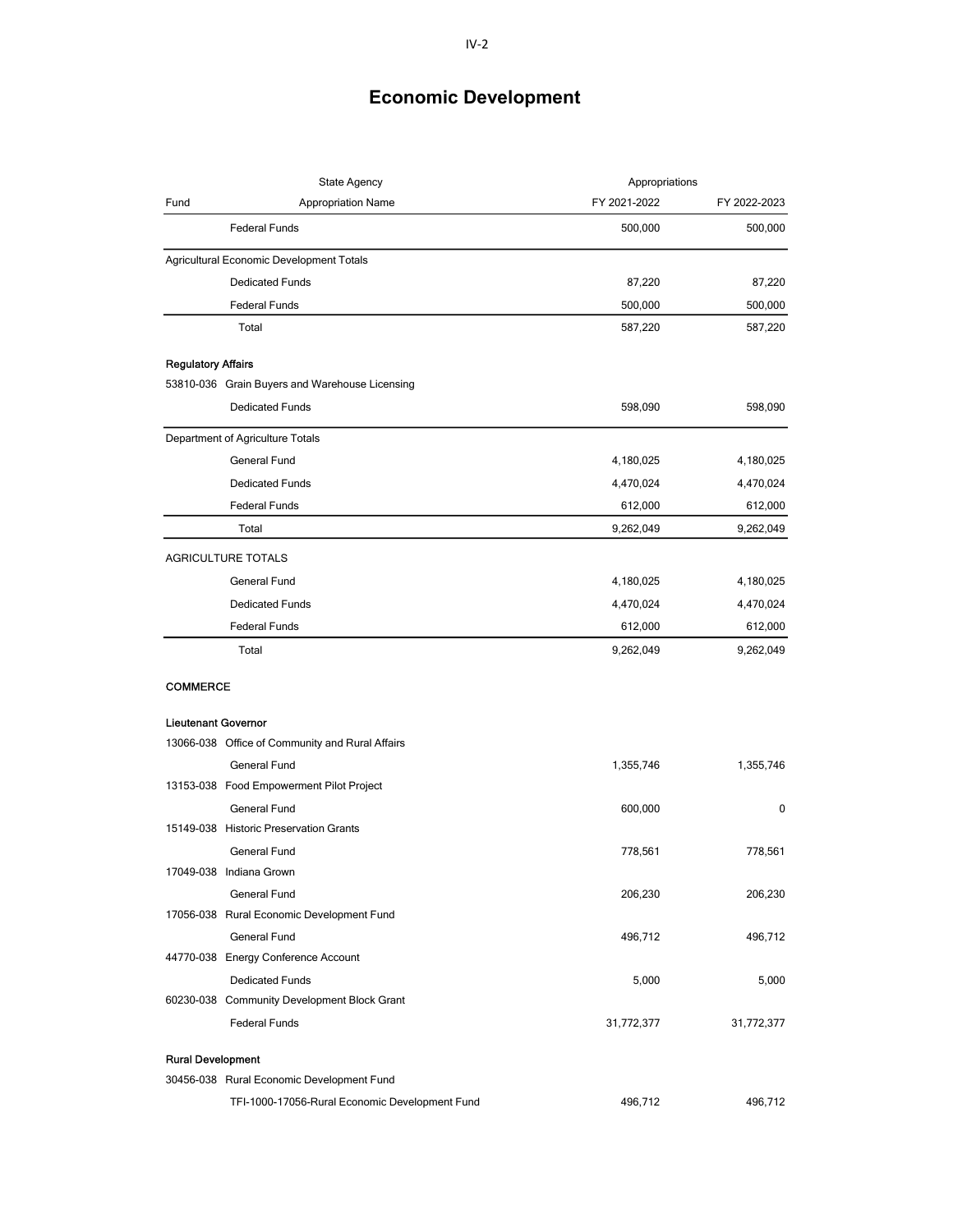| <b>State Agency</b> |                                                                    | Appropriations |              |
|---------------------|--------------------------------------------------------------------|----------------|--------------|
| Fund                | <b>Appropriation Name</b>                                          | FY 2021-2022   | FY 2022-2023 |
|                     |                                                                    |                |              |
|                     | Indiana Destination Development                                    |                |              |
|                     | 11740-037 Indiana Destination Development Corporation              |                |              |
|                     | General Fund                                                       | 5,858,036      | 5,858,036    |
|                     | 17013-037 Lincoln Production                                       |                |              |
|                     | General Fund                                                       | 164,493        | 164,493      |
|                     | 54810-037 Advertising Revenue                                      |                |              |
|                     | <b>Dedicated Funds</b>                                             | 725,820        | 725,820      |
|                     | Lieutenant Governor Totals                                         |                |              |
|                     | <b>General Fund</b>                                                | 9,459,778      | 8,859,778    |
|                     | <b>Dedicated Funds</b>                                             | 730,820        | 730,820      |
|                     | <b>Federal Funds</b>                                               | 31,772,377     | 31,772,377   |
|                     | Total                                                              | 41,962,975     | 41,362,975   |
|                     |                                                                    |                |              |
|                     | <b>Office of Energy Development</b>                                |                |              |
|                     | 10365-266 Office of Energy Development                             |                |              |
|                     | General Fund                                                       | 235,109        | 235,109      |
|                     | 60212-266 Office of Energy Development - Department of Energy Fund |                |              |
|                     | <b>Federal Funds</b>                                               | 1,175,545      | 1,175,545    |
|                     | TFI-1000-10365-Office of Energy Development                        | 235,109        | 235,109      |
|                     | Total                                                              | 1,410,654      | 1,410,654    |
|                     | Office of Energy Development Totals                                |                |              |
|                     | General Fund                                                       | 235,109        | 235,109      |
|                     | <b>Federal Funds</b>                                               | 1,175,545      | 1,175,545    |
|                     | Total                                                              | 1,410,654      | 1,410,654    |
|                     |                                                                    |                |              |
|                     | Indiana Economic Development Corporation                           |                |              |
|                     | 12090-260 Administrative and Financial Services                    |                |              |
|                     | General Fund                                                       | 7,694,904      | 7,694,904    |
|                     | Ded-6000-45770-Training 2000                                       | 180,061        | 180,061      |
|                     | Ded-6690-52210-Industrial Development Grant Fund                   | 50,570         | 50,570       |
|                     | Total                                                              | 7,925,535      | 7,925,535    |
|                     | 12120-260 Indiana Office of Defense Development                    |                |              |
|                     | General Fund                                                       | 523,627        | 523,627      |
|                     | 13063-260 Office of Small Business and Entrepreneurship            |                |              |
|                     | General Fund                                                       | 1,183,000      | 1,183,000    |
|                     | 13155-260 Career Connections and Talent                            |                |              |
|                     | <b>General Fund</b><br>13156-260 Manufacturing Readiness Grants    | 674,432        | 674,432      |
|                     | General Fund                                                       |                |              |
|                     | 17010-260 Orange County Regional Economic Development              | 10,000,000     | 10,000,000   |
|                     | <b>Dedicated Funds</b>                                             | 1,288,000      | 1,288,000    |
|                     |                                                                    |                |              |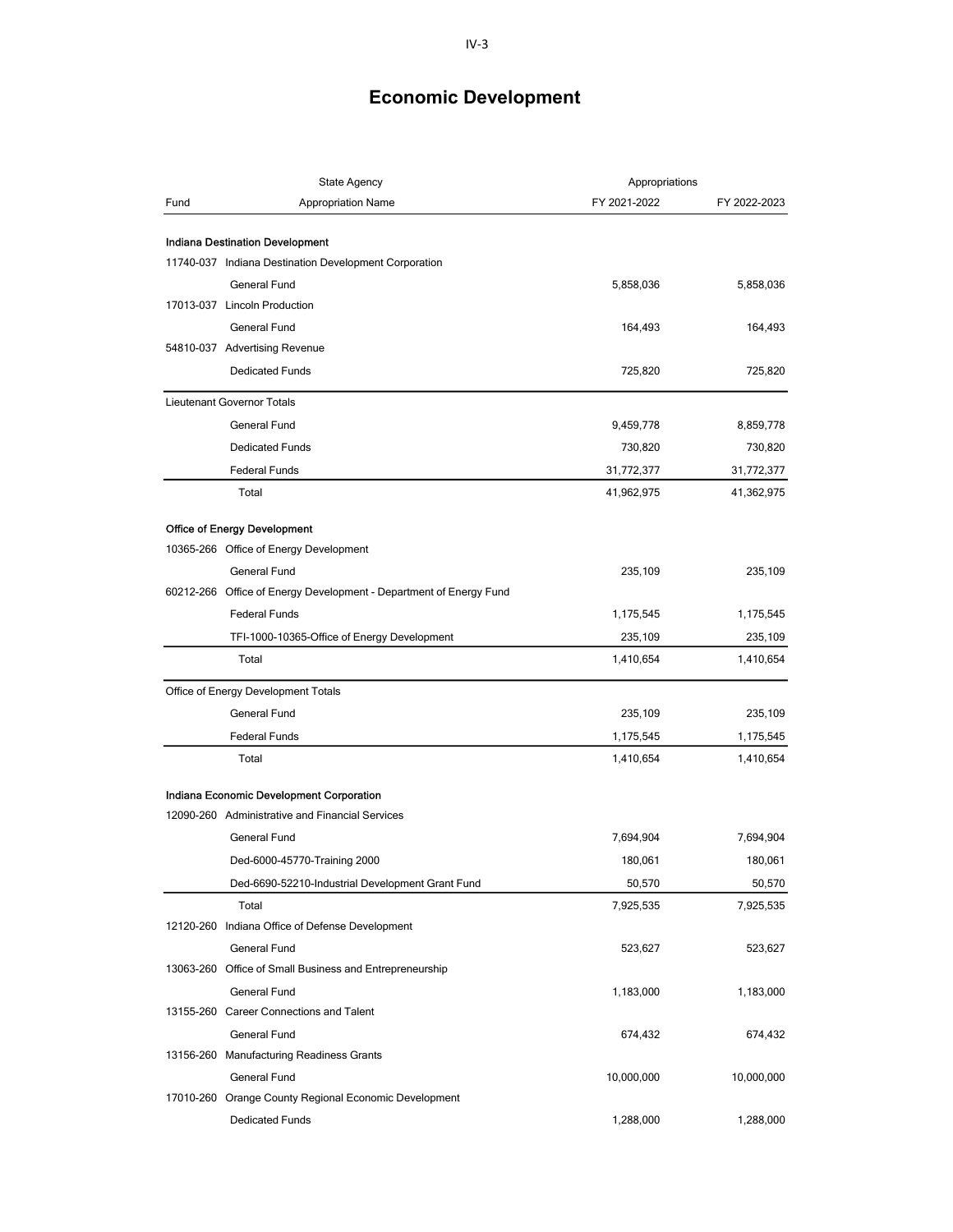|      | <b>State Agency</b>                                              | Appropriations |              |
|------|------------------------------------------------------------------|----------------|--------------|
| Fund | <b>Appropriation Name</b>                                        | FY 2021-2022   | FY 2022-2023 |
|      | 17051-260 Business Promotion and Innovation                      |                |              |
|      | <b>General Fund</b>                                              | 17,000,000     | 17,000,000   |
|      | 17156-260 21st Century Research & Technology Fund                |                |              |
|      | General Fund                                                     | 32,750,000     | 32,750,000   |
|      | 18205-260 Industrial Development Grant Program                   |                |              |
|      | General Fund                                                     | 4,850,000      | 4,850,000    |
|      | 18206-260 Economic Development Fund                              |                |              |
|      | General Fund                                                     | 947,344        | 947,344      |
|      | 18217-260 Training 2000 Fund                                     |                |              |
|      | General Fund                                                     | 11,500,000     | 11,500,000   |
|      | 43010-260 Indiana 21st Century Research and Technology Fund      |                |              |
|      | TFI-1000-17156-21ST CENTURY RESEARCH & TECH FD                   | 32,750,000     | 32,750,000   |
|      | 45770-260 Skills Enhancement Fund                                |                |              |
|      | TFI-1000-18217-TRAINING 2000 FUND                                | 11,500,000     | 11,500,000   |
|      | 45810-260 Economic Development Grant and Loan Program            |                |              |
|      | TFI-1000-18206-Economic Dev Grant & Loan Prog                    | 947,344        | 947,344      |
|      | 48340-260 Indiana Promotion Fund                                 |                |              |
|      | <b>Dedicated Funds</b>                                           | 480,509        | 480,509      |
|      | 48342-260 Business Development Loan Program                      |                |              |
|      | <b>Dedicated Funds</b>                                           | 500,000        | 500,000      |
|      | 48344-260 Capital Access Program                                 |                |              |
|      | TFI-6000-48342-Business Development Loan Program                 | 500,000        | 500,000      |
|      | 52210-260 Industrial Development Grant Program                   |                |              |
|      | TFI-1000-18205-INDUSTRIAL DEVELOPMENT GRNT PR                    | 4,850,000      | 4,850,000    |
|      | 61510-260 Small Business Development Centers                     |                |              |
|      | <b>Federal Funds</b>                                             | 2,302,405      | 2,302,405    |
|      | TFI-1000-13063-Office Small Bus & Entrepreneu                    | 780,000        | 780,000      |
|      | Total                                                            | 3,082,405      | 3,082,405    |
|      | 61525-260 IEDC DOD Fund                                          |                |              |
|      | <b>Federal Funds</b>                                             | 716,879        | 716,879      |
|      | TFI-1000-13063-Office Small Bus & Entrepreneu                    | 403,000        | 403,000      |
|      | Total                                                            | 1,119,879      | 1,119,879    |
|      | 84110-260 Regional Economic Acceleration and Development (READI) |                |              |
|      | <b>Federal Funds</b>                                             | 250,000,000    | 250,000,000  |
|      | 84120-260 Next Level Flights                                     |                |              |
|      | <b>Federal Funds</b>                                             | 5,000,000      | 5,000,000    |
|      | 84230-260 Inter-Modal Transportation Study                       |                |              |
|      | <b>Federal Funds</b>                                             | 1,200,000      | 0            |
|      | Indiana Economic Development Corporation Totals                  |                |              |
|      | General Fund                                                     | 87,123,307     | 87,123,307   |
|      |                                                                  |                |              |
|      | <b>Dedicated Funds</b>                                           | 2,499,140      | 2,499,140    |
|      | <b>Federal Funds</b>                                             | 259,219,284    | 258,019,284  |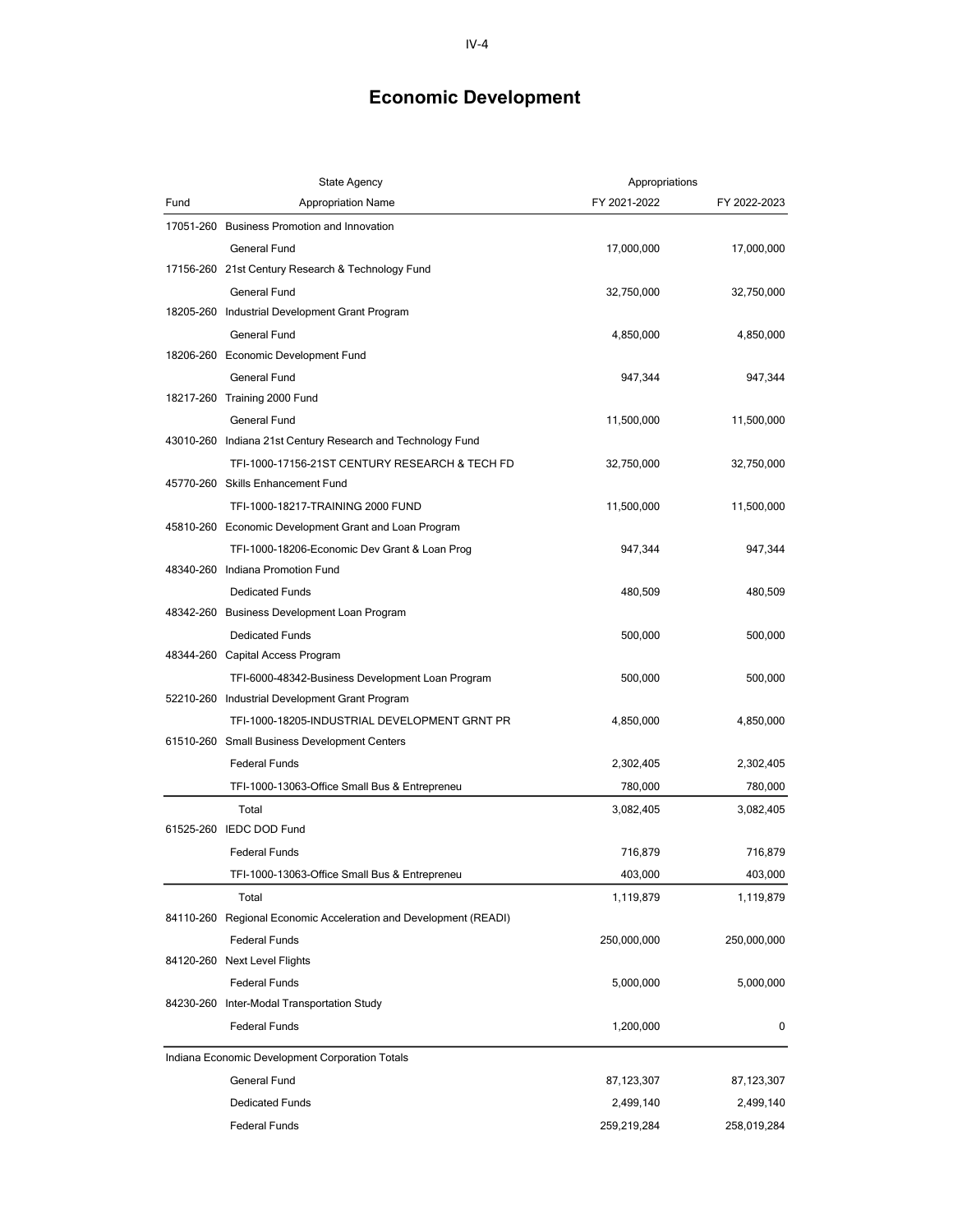|      | <b>State Agency</b>                                            | Appropriations |              |
|------|----------------------------------------------------------------|----------------|--------------|
| Fund | Appropriation Name                                             | FY 2021-2022   | FY 2022-2023 |
|      | Total                                                          | 348,841,731    | 347,641,731  |
|      | <b>Economic Development Organizations</b>                      |                |              |
|      | <b>Indiana Finance Authority</b>                               |                |              |
|      | 52850-261 Environmental Remediation Revolving Loan Program     |                |              |
|      | <b>Dedicated Funds</b>                                         | 2,500,000      | 2,500,000    |
|      | 84210-261 State Water Infrastructure Revolving Loan Program    |                |              |
|      | <b>Federal Funds</b>                                           | 50,000,000     | 50,000,000   |
|      | 84220-261 Transportation and Water Infrastructure Local Grants |                |              |
|      | <b>Federal Funds</b>                                           | 30,000,000     | 30,000,000   |
|      | 84150-261 Northwest Indiana Regional Development Authority     |                |              |
|      | <b>Federal Funds</b>                                           | 231,000,000    | 0            |
|      | <b>Housing and Community Development Authority</b>             |                |              |
|      | 14770-263 Indiana Individual Development Accounts              |                |              |
|      | General Fund                                                   | 609,945        | 609,945      |
|      | 17033-263 Housing First Program                                |                |              |
|      | General Fund                                                   | 890,027        | 890,027      |
|      | 38325-263 Tobacco Products Tax - AHCD Fund                     |                |              |
|      | <b>Dedicated Funds</b>                                         | 8,500,000      | 8,500,000    |
|      | Housing and Community Development Authority Totals             |                |              |
|      | General Fund                                                   | 1,499,972      | 1,499,972    |
|      | <b>Dedicated Funds</b>                                         | 8,500,000      | 8,500,000    |
|      | Total                                                          | 9,999,972      | 9,999,972    |
|      | Northwest Indiana Regional Development Authority               |                |              |
|      | 47980-741 Northwest Indiana Regional Development Authority     |                |              |
|      | <b>Dedicated Funds</b>                                         | 727,611        | 727,611      |
|      | Economic Development Organizations Totals                      |                |              |
|      | General Fund                                                   | 1,499,972      | 1,499,972    |
|      | <b>Dedicated Funds</b>                                         | 11,727,611     | 11,727,611   |
|      | <b>Federal Funds</b>                                           | 311,000,000    | 80,000,000   |
|      | Total                                                          | 324,227,583    | 93,227,583   |
|      | <b>COMMERCE TOTALS</b>                                         |                |              |
|      | General Fund                                                   | 98,318,166     | 97,718,166   |
|      | <b>Dedicated Funds</b>                                         | 14,957,571     | 14,957,571   |
|      | <b>Federal Funds</b>                                           | 603,167,206    | 370,967,206  |
|      | Total                                                          | 716,442,943    | 483,642,943  |

## **EMPLOYMENT SERVICES**

Indiana Department of Workforce Development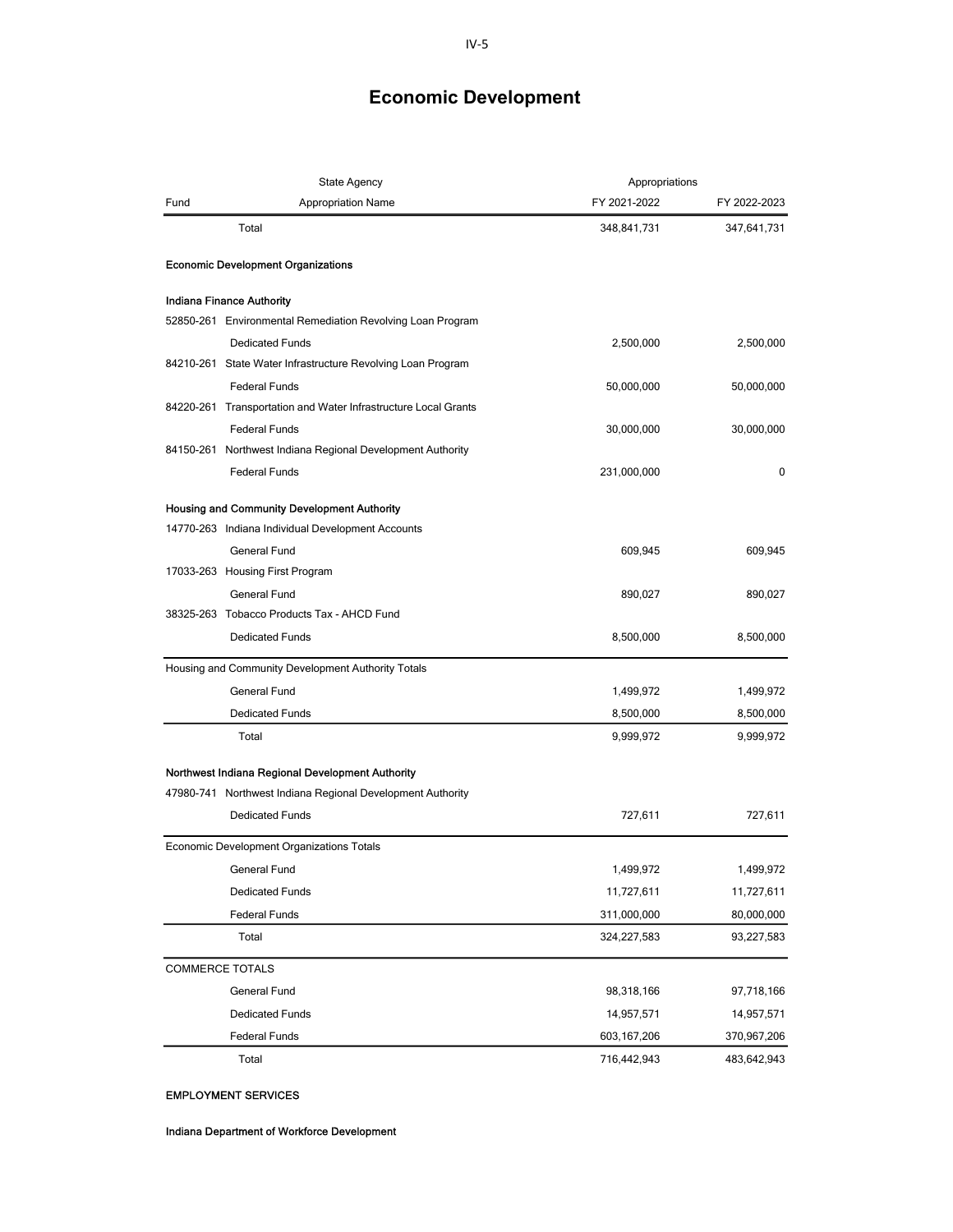| <b>State Agency</b>          |                                                                                     | Appropriations |              |
|------------------------------|-------------------------------------------------------------------------------------|----------------|--------------|
| Fund                         | <b>Appropriation Name</b>                                                           | FY 2021-2022   | FY 2022-2023 |
| Administration               |                                                                                     |                |              |
|                              | 13089-510 Work Indiana Program                                                      |                |              |
|                              | General Fund                                                                        | 150,000        | 150,000      |
|                              | 13336-510 Next Level Jobs Employer Training Grant Program                           |                |              |
|                              | <b>General Fund</b>                                                                 | 17,064,066     | 17,064,066   |
|                              | 15950-510 DWD Administration                                                        |                |              |
|                              | General Fund                                                                        | 1,138,715      | 1,138,715    |
|                              | 62410-510 DWD DOL Fund                                                              |                |              |
|                              | <b>Federal Funds</b>                                                                | 183,203,651    | 183,203,651  |
|                              | TFI-1000-15950-EMPLOYMENT & TRAINING-ADMIN                                          | 1,138,715      | 1,138,715    |
|                              | Total                                                                               | 184,342,366    | 184,342,366  |
|                              | 70070-510 Unemployment Insurance Trust Fund                                         |                |              |
|                              | <b>Federal Funds</b>                                                                | 297,000,000    | 297,000,000  |
|                              | 13158-510 Workforce Ready Grants                                                    |                |              |
|                              | General Fund                                                                        | 3,000,000      | 3,000,000    |
|                              | 84160-510 Unemployment Insurance Trust Fund                                         |                |              |
|                              | <b>Federal Funds</b>                                                                | 500,000,000    | 0            |
|                              |                                                                                     |                |              |
| <b>Administration Totals</b> |                                                                                     |                |              |
|                              | General Fund                                                                        | 21,352,781     | 21,352,781   |
|                              | <b>Federal Funds</b>                                                                | 980,203,651    | 480,203,651  |
|                              | Total                                                                               | 1,001,556,432  | 501,556,432  |
|                              | <b>DWD Employment Services</b>                                                      |                |              |
|                              | 52410-510 Special Employment Security                                               |                |              |
|                              | <b>Dedicated Funds</b>                                                              | 19,164,000     | 19,164,000   |
|                              | 70060-510 Trade Expansion Benefits                                                  |                |              |
|                              | <b>Federal Funds</b>                                                                | 3,000,000      | 3,000,000    |
|                              | <b>DWD Employment Services Totals</b>                                               |                |              |
|                              | <b>Dedicated Funds</b>                                                              | 19,164,000     | 19,164,000   |
|                              | <b>Federal Funds</b>                                                                | 3,000,000      | 3,000,000    |
|                              | Total                                                                               | 22,164,000     | 22,164,000   |
|                              |                                                                                     |                |              |
|                              | <b>Vocational and Technical Education</b><br>12555-510 Adult Education Distribution |                |              |
|                              |                                                                                     |                |              |
|                              | General Fund                                                                        | 12,985,041     | 12,985,041   |
|                              | 13091-510 Dropout Prevention                                                        |                |              |
|                              | <b>General Fund</b>                                                                 | 6,800,000      | 6,800,000    |
|                              | 13890-510 Proprietary Educational Institutions                                      |                |              |
|                              | General Fund                                                                        | 53,243         | 53,243       |
|                              | 15176-510 Indiana Construction Roundtable Foundation                                |                |              |
|                              | General Fund                                                                        | 850,000        | 850,000      |
|                              | 55610-510 Proprietary Educational Institutions                                      |                |              |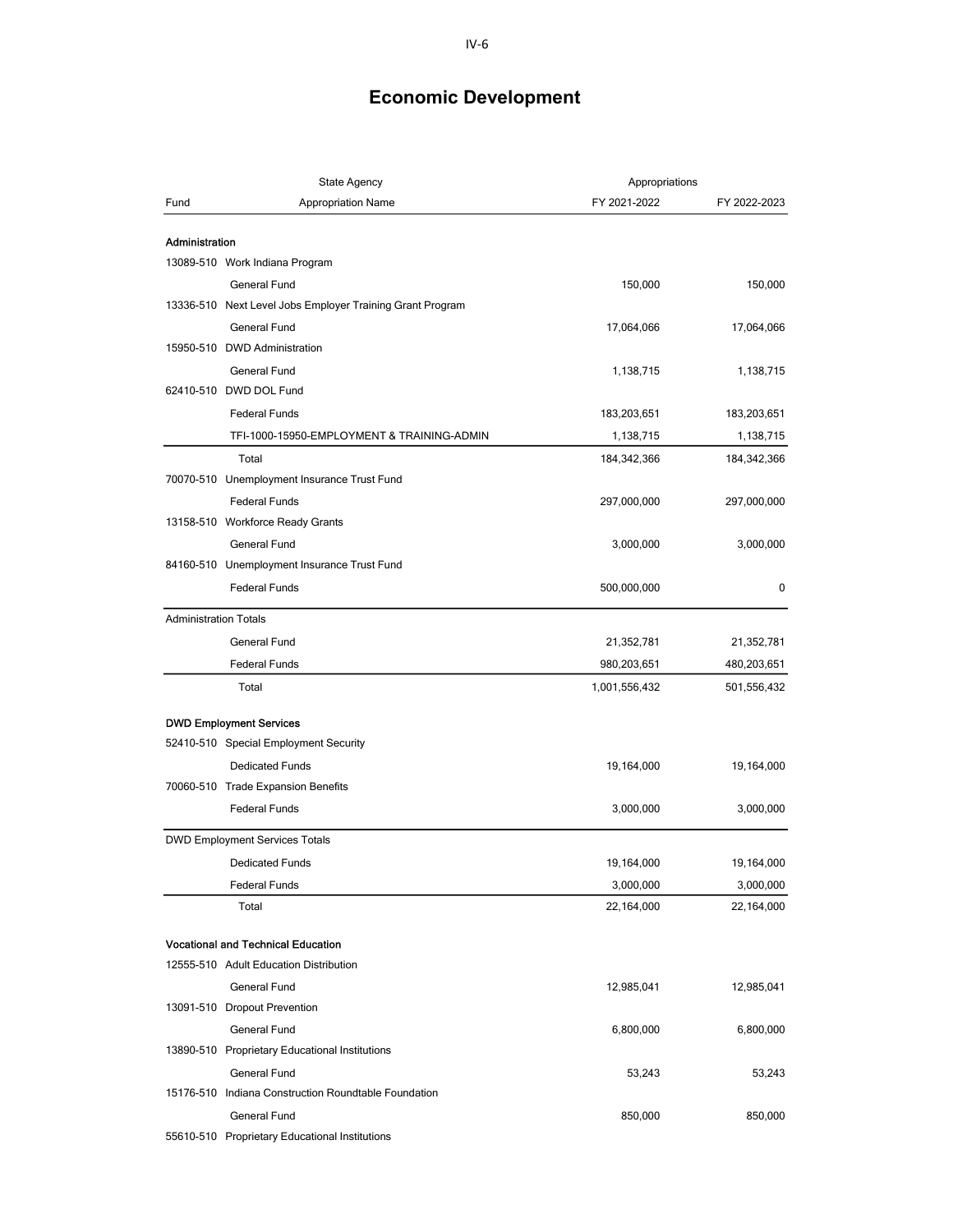| <b>State Agency</b>       |                                                                | Appropriations |              |
|---------------------------|----------------------------------------------------------------|----------------|--------------|
| Fund                      | <b>Appropriation Name</b>                                      | FY 2021-2022   | FY 2022-2023 |
|                           | TFI-1000-13890-Proprietary Education Institutions              | 53,243         | 53,243       |
|                           | 55720-510 Student Assurance Fund                               |                |              |
|                           | <b>Dedicated Funds</b>                                         | 19,080         | 19,080       |
|                           | 62420-510 Special Vocational Education - Adult Basic Education |                |              |
|                           | <b>Federal Funds</b>                                           | 12,809,069     | 12,809,069   |
|                           | TFI-1000-12555-Adult Education Distribution                    | 12,985,041     | 12,985,041   |
|                           | Total                                                          | 25,794,110     | 25,794,110   |
|                           | Vocational and Technical Education Totals                      |                |              |
|                           | General Fund                                                   | 20,688,284     | 20,688,284   |
|                           | <b>Dedicated Funds</b>                                         | 19,080         | 19,080       |
|                           | <b>Federal Funds</b>                                           | 12,809,069     | 12,809,069   |
|                           | Total                                                          | 33,516,433     | 33,516,433   |
| <b>Community Services</b> |                                                                |                |              |
|                           | 10371-510 Serve Indiana Administration                         |                |              |
|                           | General Fund                                                   | 239,560        | 239,560      |
|                           | 63111-510 DWD DHHS Fund                                        |                |              |
|                           | <b>Federal Funds</b>                                           | 932,000        | 932,000      |
|                           | 63121-510 DWD CNCS Fund                                        |                |              |
|                           | <b>Federal Funds</b>                                           | 3,925,872      | 3,925,872    |
|                           | TFI-1000-10371-Serve Indiana Admin                             | 239,560        | 239,560      |
|                           | Total                                                          | 4,165,432      | 4,165,432    |
|                           | <b>Community Services Totals</b>                               |                |              |
|                           | General Fund                                                   | 239,560        | 239,560      |
|                           | <b>Federal Funds</b>                                           | 4,857,872      | 4,857,872    |
|                           | Total                                                          | 5,097,432      | 5,097,432    |
|                           | Indiana Department of Workforce Development Totals             |                |              |
|                           | General Fund                                                   | 42,280,625     | 42,280,625   |
|                           | Dedicated Funds                                                | 19,183,080     | 19,183,080   |
|                           | <b>Federal Funds</b>                                           | 1,000,870,592  | 500,870,592  |
|                           | Total                                                          | 1,062,334,297  | 562,334,297  |
|                           |                                                                |                |              |
| <b>Workforce Cabinet</b>  |                                                                |                |              |
|                           | 12415-512 Perkins State Match                                  |                |              |
|                           | General Fund                                                   | 494,000        | 494,000      |
|                           | 13154-512 Promoted Industry Certification Exams                |                |              |
|                           | <b>General Fund</b>                                            | 200,000        | 200,000      |
|                           | 13159-512 Office of Work-Based Learning and Apprenticeship     |                |              |
|                           | General Fund                                                   | 255,000        | 255,000      |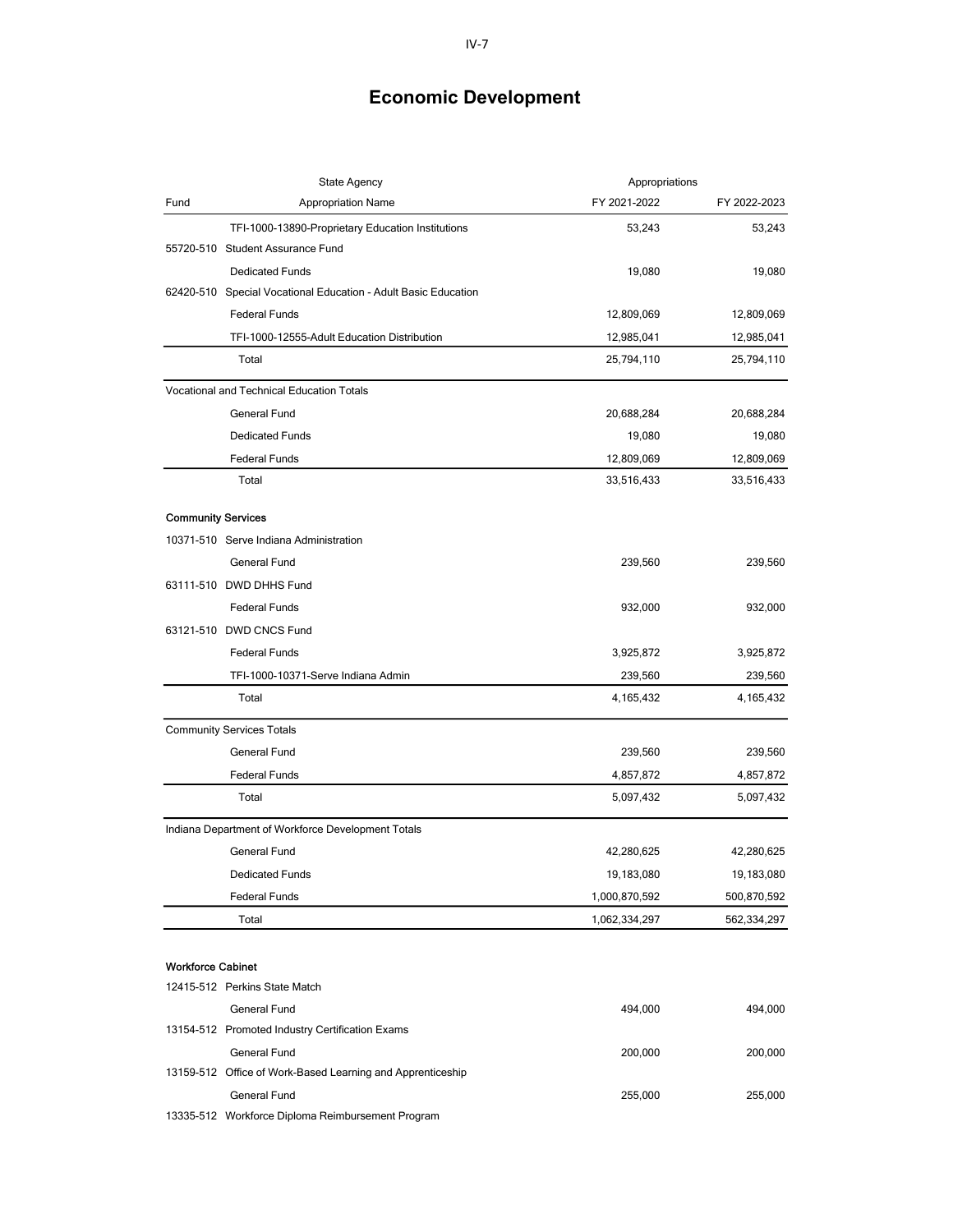| <b>State Agency</b>  |                                                | Appropriations |              |
|----------------------|------------------------------------------------|----------------|--------------|
| Fund                 | <b>Appropriation Name</b>                      | FY 2021-2022   | FY 2022-2023 |
|                      | General Fund                                   | 1,000,000      | 1,000,000    |
|                      | 13338-512 Workforce Cabinet                    |                |              |
|                      | General Fund                                   | 500,000        | 500,000      |
|                      | 68410-512 GWC DOEd Fund                        |                |              |
|                      | <b>Federal Funds</b>                           | 26,374,898     | 26,374,898   |
|                      | TFI-1000-12415 Perkins State Match             | 494,000        | 494,000      |
|                      | Total                                          | 26,868,898     | 26,868,898   |
|                      | <b>Workforce Cabinet Totals</b>                |                |              |
|                      | General Fund                                   | 2,449,000      | 2,449,000    |
|                      | <b>Federal Funds</b>                           | 26,374,898     | 26,374,898   |
|                      | Total                                          | 28,823,898     | 28,823,898   |
|                      | <b>EMPLOYMENT SERVICES TOTALS</b>              |                |              |
|                      | General Fund                                   | 44,729,625     | 44,729,625   |
|                      | <b>Dedicated Funds</b>                         | 19,183,080     | 19,183,080   |
|                      | <b>Federal Funds</b>                           | 1,027,245,490  | 527,245,490  |
|                      | Total                                          | 1,091,158,195  | 591,158,195  |
|                      | OTHER ECONOMIC DEVELOPMENT                     |                |              |
|                      | Indiana State Fair Commission                  |                |              |
| 13812-878 State Fair |                                                |                |              |
|                      | General Fund                                   | 2,128,859      | 2,128,859    |
|                      | 48130-878 Indiana State Fair Commission        |                |              |
|                      | <b>Dedicated Funds</b>                         | 36,536         | 36,536       |
|                      | Indiana State Fair Commission Totals           |                |              |
|                      | General Fund                                   | 2,128,859      | 2,128,859    |
|                      | <b>Dedicated Funds</b>                         | 36,536         | 36,536       |
|                      | Total                                          | 2,165,395      | 2,165,395    |
|                      |                                                |                |              |
| InvestEd Indiana     |                                                |                |              |
|                      | 84130-520 Career Accelerator                   |                |              |
|                      | <b>Federal Funds</b>                           | 75,000,000     | 0            |
|                      | 84140-520 Indiana Internet of Things (IoT) Lab |                |              |
|                      | <b>Federal Funds</b>                           | 1,000,000      | 0            |
|                      | <b>Federal Funds</b>                           | 76,000,000     | 0            |
|                      | OTHER ECONOMIC DEVELOPMENT TOTALS              |                |              |
|                      | General Fund                                   | 2,128,859      | 2,128,859    |
|                      | <b>Dedicated Funds</b>                         | 36,536         | 36,536       |
|                      | <b>Federal Funds</b>                           | 76,000,000     | 0            |
|                      | Total                                          | 78,165,395     | 2,165,395    |